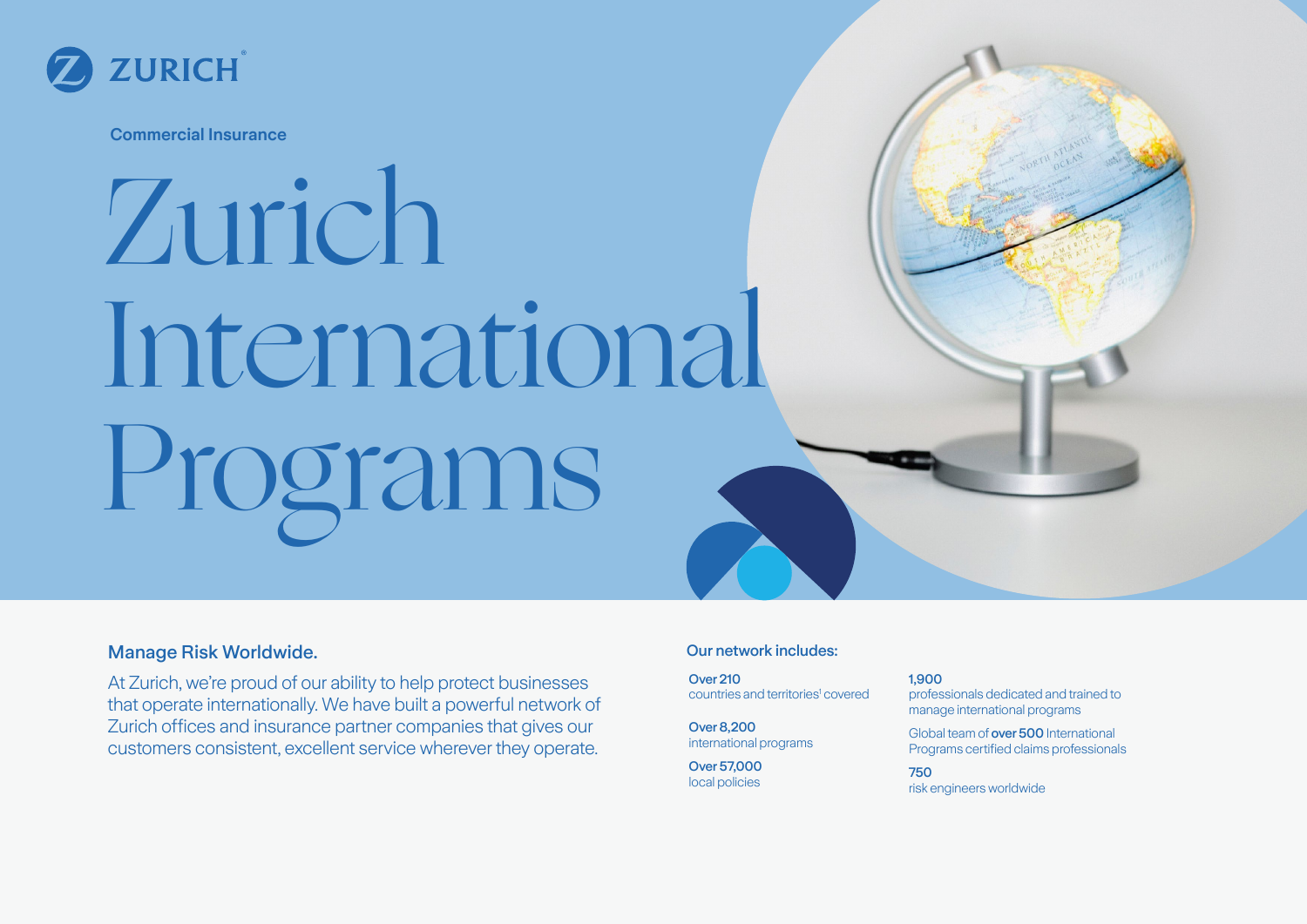## The Zurich difference

Managing one of the world's largest networks spanning over 210 countries and territories', Zurich is a market leader and has earned the trust of our customers to take care of their global insurance needs. Additionally, with our strong credit ratings, Zurich has a firm foundation of financial strength?. This means we're able to provide a broad service offering, from structuring your program to managing claims. To give you a consistent standard of insurance protection, we offer:



A dedicated team taking a 'whole account' approach to building transitioning and managing your program.



Programs to suit companies of various sizes, customized and aligned to fit your business strategy.



Cross-border regulatory alignment which helps you align policies with the applicable local requirements.



One global service platform which provides premium invoice and policy issuance delivery, supports the movement of premium and helps with claims payment handling.



Rapid policy issuance and other performance metrics tracked and communicated to customers and brokers in comprehensive service reports.



Loss data and risk analysis for your program with My Zurich our industry leading risk management portal.

#### Benefit from Zurich's strong and efficient network

Zurich's global network is managed through an innovative system of regional Zurich International Programs Network Service Centers and carefully selected local insurance partners who are leaders in their countries and strategically located around the world. The Zurich International Programs Network Service Centers are staffed by insurance professionals who understand the laws and cultures of the regions they cover, giving them the ability to apply local knowledge to global programs and to ensure consistent service across the network.

#### A dedicated team to manage your program

Your Zurich International Program is led by a dedicated single point of contact and supported by a team of customer service specialists who provide transparent communication and collaborate with you throughout your program's life cycle. Your Zurich team includes:

Attentive service specialists who make sure the program is delivered efficiently and on time.

Experienced claims professionals with a global and local perspective.

Specialized risk engineers dedicated to helping reduce operational risk, safeguarding employees and avoiding environmental damage.

Dedicated international underwriters working with you and your broker using

Zurich's exclusive Country Guide, a comprehensive internal database that includes vital country-specific underwriting information.

Skilled captive professionals across the globe who help deliver a consistent captive fronting program.

#### 1 Based on ISO 3166

<sup>2</sup> For complete financial information about the Zurich Insurance Group and ratings for Zurich Insurance Company Ltd. and its subsidiaries, access www.zurich.com. For information about the ratings of Zurich American Insurance Company, access the ratings section on www.zurichna.com. Insurance product obligations are the sole responsibility of each issuing insurance company. For example, only the assets of Zurich American Insurance Company (and no other assets of the Zurich Insurance Group) are available to meet its obligations for the performance of its products.